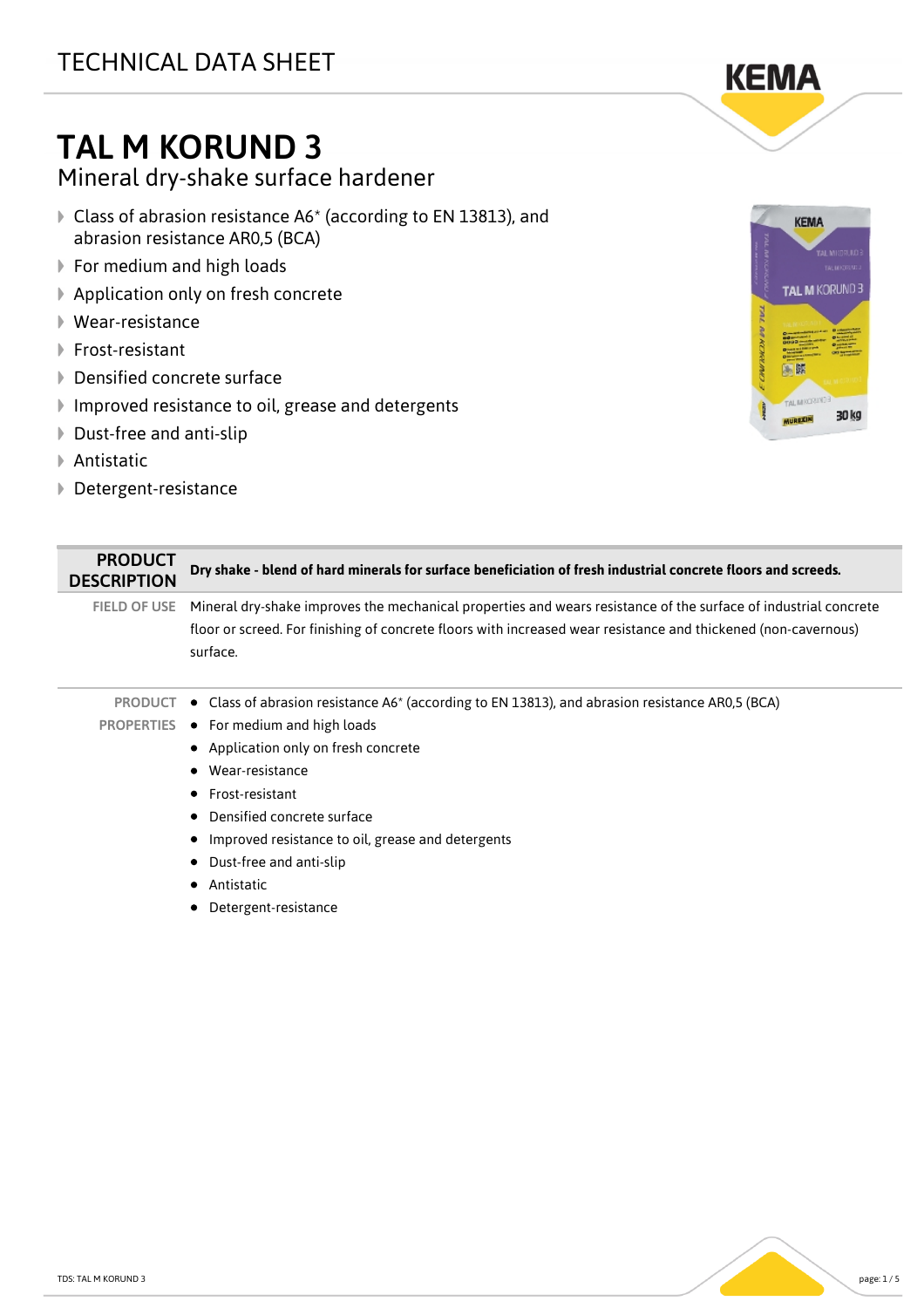

| <b>PRODUCT</b>                            |                                    |                                                                                 |                 |
|-------------------------------------------|------------------------------------|---------------------------------------------------------------------------------|-----------------|
| <b>DATA</b>                               |                                    |                                                                                 |                 |
| <b>BASIC</b>                              | Appearance                         | Grey powder (available also in next colours: red, okra, green, anthracite grey, |                 |
| <b>INFORMATION</b>                        |                                    | dark grey, brown, blue)                                                         |                 |
|                                           | <b>Packing</b>                     | 30 kg in bag (plastificated) / 1260 kg (42 x 30 kg) on palette                  |                 |
|                                           | <b>Storage and expiration date</b> | 12 months from date of production if stored properly in undamaged original      |                 |
|                                           |                                    | sealed packaging in dry and cool conditions. Date of production is printed on   |                 |
|                                           |                                    | packaging.                                                                      |                 |
| <b>TECHNICAL DATA</b>                     | <b>Chemical base</b>               | Cement based dry shake                                                          |                 |
|                                           |                                    |                                                                                 |                 |
|                                           | <b>Density</b>                     | - bulk density: 1,59 kg/l                                                       | EN 12192-1:2002 |
|                                           |                                    | - hardened mortar density: 2,29 kg/l                                            | EN 13892-2:2003 |
|                                           | <b>Grading</b>                     | $D_{\text{max}}$ : 2 mm                                                         | EN 12192-1:2002 |
|                                           | pH                                 | 11,4 at 20°C                                                                    |                 |
| Flexural strength after 28 days           |                                    | $> 7$ MPa (F7) <sup>*</sup>                                                     | EN 13892-2:2003 |
| <b>Compressive strength after 28 days</b> |                                    | $> 50$ MPa (C50)*                                                               | EN 13892-2:2003 |
| Abrasion quantity in cm3/50 cm2 (Böhme)   |                                    | 5.6 cm3/50 cm2                                                                  | EN 13892-3:2004 |
| <b>Class of abrasion resistance (BCA)</b> |                                    | AR0,5                                                                           | EN 13892-4      |
| <b>Class of abrasion resistance</b>       |                                    | $A6*$                                                                           | EN 13813:2003   |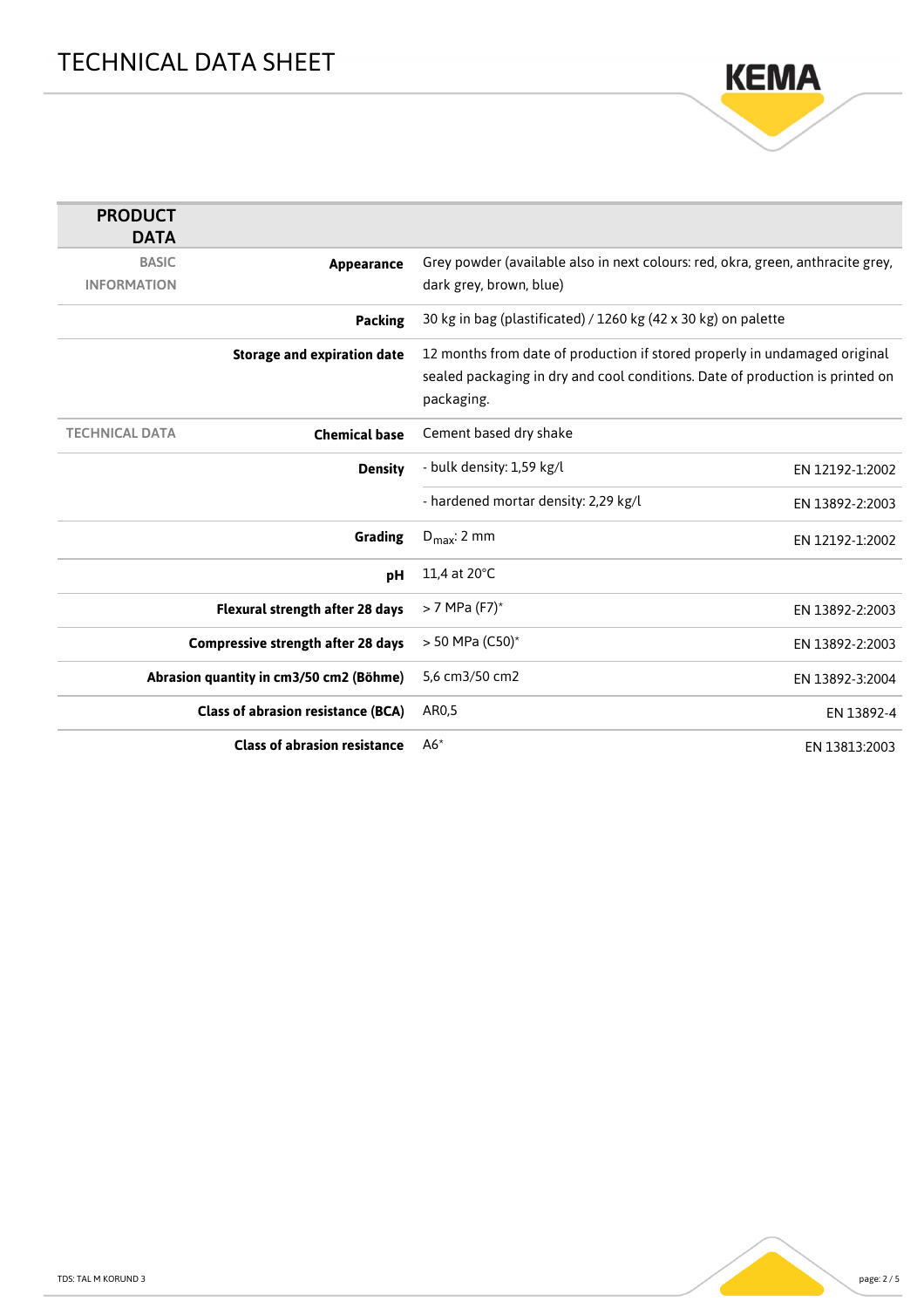

| <b>INSTRUCTIONS</b><br><b>FOR USE</b> |                                                                                                                                                                                                                                                                                                                                                                                                                                                                                                                                                                                                                                                                                                                                                             |
|---------------------------------------|-------------------------------------------------------------------------------------------------------------------------------------------------------------------------------------------------------------------------------------------------------------------------------------------------------------------------------------------------------------------------------------------------------------------------------------------------------------------------------------------------------------------------------------------------------------------------------------------------------------------------------------------------------------------------------------------------------------------------------------------------------------|
| <b>CONSUMPTION</b>                    | 3 to 5 kg/m <sup>2</sup> (grey colour of dry shake)<br>min. 5,5 kg/m <sup>2</sup> (red, okra, green, anthracite grey, dark grey, brown, blue colour of dry shake)                                                                                                                                                                                                                                                                                                                                                                                                                                                                                                                                                                                           |
| <b>BASE</b>                           | TAL M-KORUND 3 requires a basis layer of fresh concrete of minimum 12 cm thickness (at least C25/30).                                                                                                                                                                                                                                                                                                                                                                                                                                                                                                                                                                                                                                                       |
| <b>BASE</b><br><b>PREPARATION</b>     | Before concreting the supporting plate is carried out all necessary preparatory work, which depends on the<br>individual case (subject to concrete, insulation, etc.). The prepared base mounted armature, as provided in the<br>project.                                                                                                                                                                                                                                                                                                                                                                                                                                                                                                                   |
|                                       | During the wall (pillars) and a concrete panel installation of separating strip thickness 1cm is necessary, which will<br>completely separate concrete panel from the wall and create a so-called spatial cleft.                                                                                                                                                                                                                                                                                                                                                                                                                                                                                                                                            |
|                                       | On such prepared concrete base the instillation of the basis layer of fresh concrete of thickness at least 12 cm and<br>concrete mark at least C 25/30, is required.                                                                                                                                                                                                                                                                                                                                                                                                                                                                                                                                                                                        |
|                                       | Water/cement factor of concrete should be minimized.                                                                                                                                                                                                                                                                                                                                                                                                                                                                                                                                                                                                                                                                                                        |
|                                       | TAL M KORUND 3 is not recommended for air-entrained concrete.                                                                                                                                                                                                                                                                                                                                                                                                                                                                                                                                                                                                                                                                                               |
|                                       | Concrete has to comply with the requirements for reinforced concrete load-bearing structures and it has to be in<br>accordance with established engineering practice.                                                                                                                                                                                                                                                                                                                                                                                                                                                                                                                                                                                       |
| <b>INSTALLATION</b>                   | After levelling wait for the appropriate moment and then start with the strewing and burnishing. Time between<br>installation of concrete and beginning of strewing is in normal conditions 2 to 3 hours (depending on the concrete<br>and weather conditions).                                                                                                                                                                                                                                                                                                                                                                                                                                                                                             |
|                                       | In first step the 3 kg of TAL M KORUND 3 per m2 is strewn on the surface of fresh concrete and machine- burnished.<br>Strewing is carried out in two or more cycles, so long that the strew completely integrates into the concrete surface<br>and binds all moisture from the surface, or, so as to apply the quantity specified per square metre. On difficult areas<br>(in the corners, close to the wall) we strewn manually. During strewing, concrete is to be burnished with a concrete<br>machine burnisher, which shall have adjustable slant blades. The blade slant is to be progressively reduced in the<br>course of burnishing, to achieve perfectly smooth surface. The paving is to be tended in the same way as other<br>concrete pavings. |
|                                       | DILATATIONS Dilatation joint are cut in 1 to 2 day old concrete to a depth of 1/3 the thickness of concrete slabs. Allocation of<br>JOINTS joint is dependent on the surface of floor space and is defined by the project. The goal is to make the square fields<br>that should not be bigger than 25 m <sup>2</sup> . Avoid the fields in the form of a letter L. Such a field divided into a rectangle,<br>although smaller areas. The joints are necessary to be cut also in places where the greater tension in floor plate is<br>expected. After cutting the joint has to vacuumed and fill with permanently elastic sealing.                                                                                                                          |
| <b>TOOL</b>                           | Concrete is to be burnished with a concrete machine burnisher, which shall have adjustable slant blades.                                                                                                                                                                                                                                                                                                                                                                                                                                                                                                                                                                                                                                                    |
| <b>CLEANING OF</b><br><b>TOOL</b>     | Clean the tools immediately after use. Dry compound can be removed only mechanically                                                                                                                                                                                                                                                                                                                                                                                                                                                                                                                                                                                                                                                                        |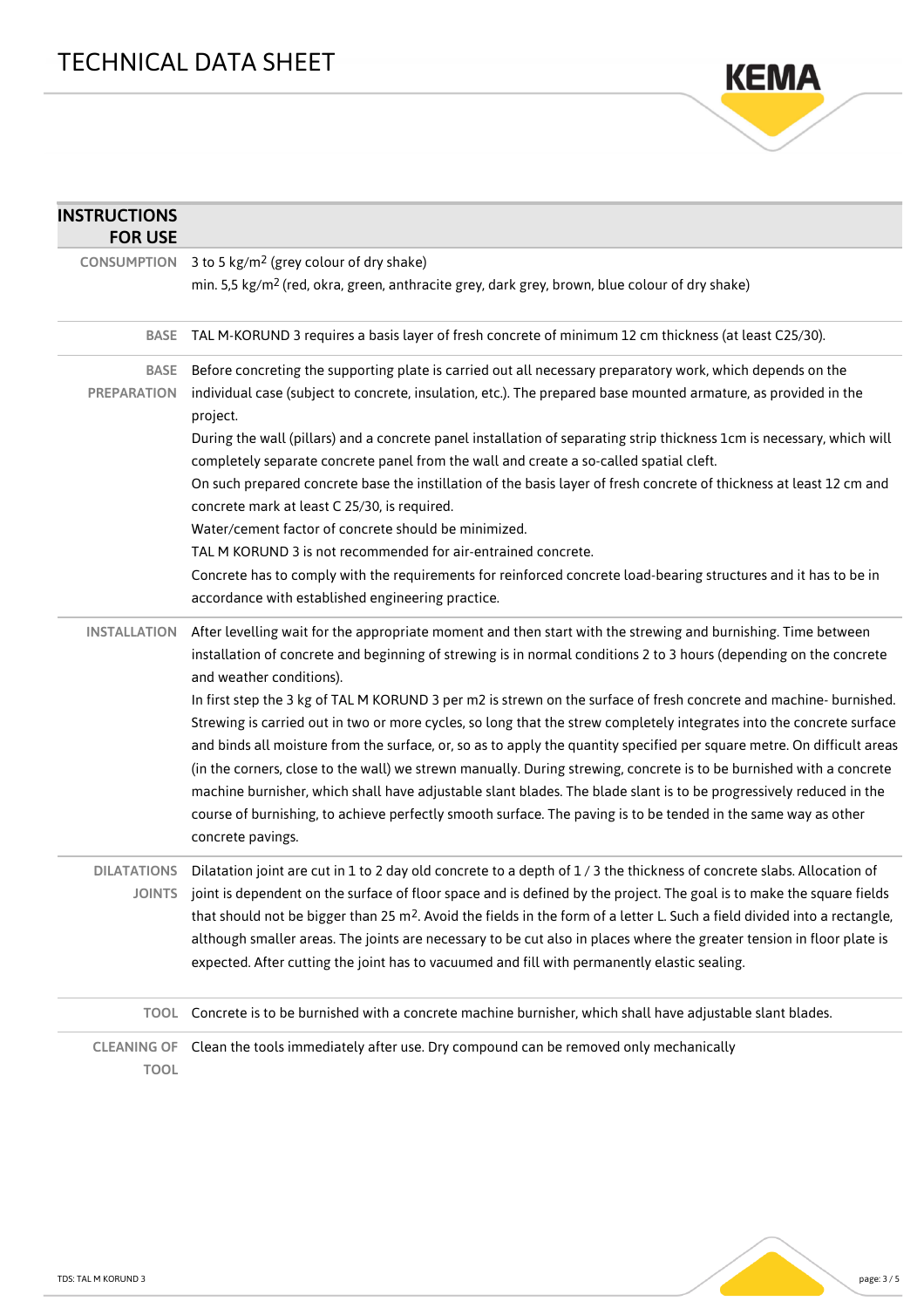

| <b>LIMITATIONS</b> |                                                                                                                                                                                                                                                                                                                                                                                                                                                                                                                                                                                                                                                                                                                                                                                                                                                                                                                                                                                                                                                                                                                                                                                                                                                                                                                                                                                                                                                                                                                                                                                                                                     |
|--------------------|-------------------------------------------------------------------------------------------------------------------------------------------------------------------------------------------------------------------------------------------------------------------------------------------------------------------------------------------------------------------------------------------------------------------------------------------------------------------------------------------------------------------------------------------------------------------------------------------------------------------------------------------------------------------------------------------------------------------------------------------------------------------------------------------------------------------------------------------------------------------------------------------------------------------------------------------------------------------------------------------------------------------------------------------------------------------------------------------------------------------------------------------------------------------------------------------------------------------------------------------------------------------------------------------------------------------------------------------------------------------------------------------------------------------------------------------------------------------------------------------------------------------------------------------------------------------------------------------------------------------------------------|
| <b>TEMPERATURE</b> | BASE $+5^{\circ}$ C min./ $+30^{\circ}$ C max.                                                                                                                                                                                                                                                                                                                                                                                                                                                                                                                                                                                                                                                                                                                                                                                                                                                                                                                                                                                                                                                                                                                                                                                                                                                                                                                                                                                                                                                                                                                                                                                      |
| <b>TEMPERATURE</b> | AIR +5°C min./ +30°C max.                                                                                                                                                                                                                                                                                                                                                                                                                                                                                                                                                                                                                                                                                                                                                                                                                                                                                                                                                                                                                                                                                                                                                                                                                                                                                                                                                                                                                                                                                                                                                                                                           |
| <b>TEMPERATURE</b> | MATERIAL $+5^{\circ}$ C min./ $+30^{\circ}$ C max.                                                                                                                                                                                                                                                                                                                                                                                                                                                                                                                                                                                                                                                                                                                                                                                                                                                                                                                                                                                                                                                                                                                                                                                                                                                                                                                                                                                                                                                                                                                                                                                  |
|                    | WARNINGS . Cure the fresh applied floor as all other concrete screeds. Cover with polyethylene foil fastened with self-<br>adhesive tape, sprinkle with water or with KEMACURE EKO liquid agent for fresh concrete maintenance. In any<br>case it should be protected against rapid drying after the application in order to provide complete hydration of<br>cement and prevent formation of cracks.<br>Times specified in the technical sheet were measured at the temperature of $23^{\circ}$ C and relative air humidity of<br>50%. With higher temperatures prescribed time can be shortened while prolonged at lower temperatures.<br>Protect freshly installed material from freezing, rain and other weather conditions. The material should not be<br>$\bullet$<br>used at (surface, air, material) temperatures lower than 5°C.<br>*The class is declared on the basis of the results obtained from laboratory testing of samples made exclusively<br>from the product TAL M KORUND 3 and does not apply to the industrial floor of the random composition on<br>which the product will be installed in the form of dry-shake.<br>Recommendation: Remains of the unhardened/unset material must be disposed in accordance to the local<br>legislation.<br>Data source: All technical data in this technical sheet was obtained by laboratory research. Actual data may differ<br>due to different working conditions.<br>Local restrictions: Due to specific local regulations the installed product can differ from country to country. For<br>exact instructions a country specific technical sheet should be obtained. |
| <b>PROOFS</b>      |                                                                                                                                                                                                                                                                                                                                                                                                                                                                                                                                                                                                                                                                                                                                                                                                                                                                                                                                                                                                                                                                                                                                                                                                                                                                                                                                                                                                                                                                                                                                                                                                                                     |

|                  | NORMS/ TAL M KORUND 3 is tested in accordance with EN 13318:2008 and EN 13813:2003 standard. |
|------------------|----------------------------------------------------------------------------------------------|
| <b>STANDARDS</b> |                                                                                              |

## SAFETY DATA

Irritating. Contains cement. Irritating to eyes, skin and respiratory tract. Contact with skin may cause hypersensitivity. In case of eye contact wash thoroughly with water at once and consult a doctor. In case of skin contact flood with a lot of water. Keep away from the reach of children. More data on storage, handling and use of mixture can be found in the safety sheet which contains safety, toxicological and ecological data. Warnings on the original packaging should also be considered.